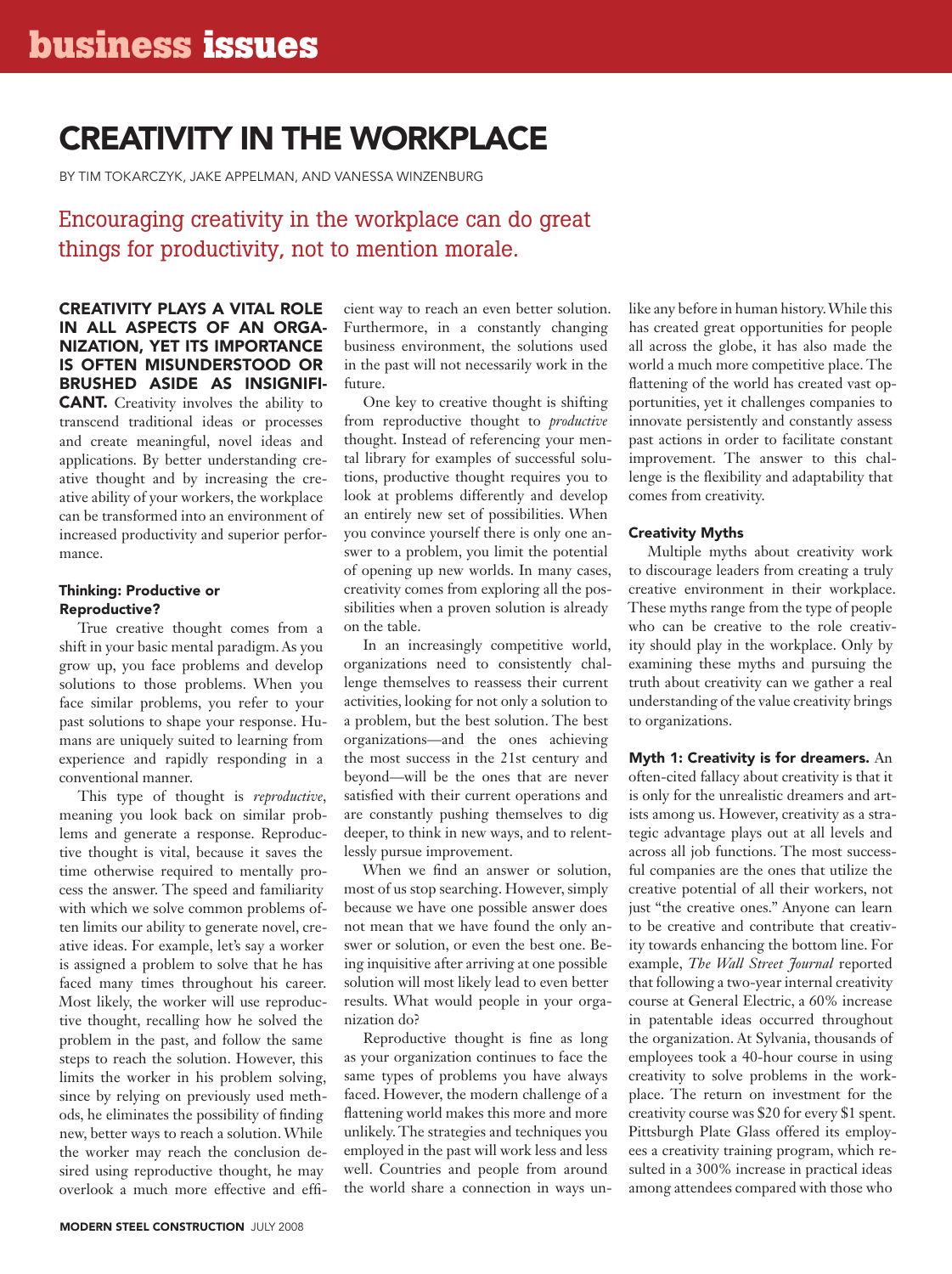declined to enroll in the program. Each of these examples shows an organization that committed itself to improving workplace creativity, and witnessed fast, measurable results as a result.

Myth 2: Creativity is for geniuses. You may also find it surprising to know that creativity is not linked to intelligence. The physicist Richard Feynman is widely regarded as the last great American mind, despite having a merely above-average IQ of 122. However, his ability to think differently led to paradigm-shifting work including expanding the theory of quantum electrodynamics, exploring the physics of the superfluidity of super-cooled liquid helium and developing particle theory. You can probably come up with examples from your own experiences of people who were brilliant but lacked a shred of creativity, and people with average intelligence who were bursting with creative ideas. Creativity is not tied to genius. Under the right circumstances, any employee is capable of generating true creative thought.

#### Myth 3: Creativity does NOT belong

on the front lines. One of the most limiting approaches a leader can take is to assume that creativity belongs only in the executive suite or marketing department. Some of the most creative approaches come from frontline people who have the opportunity to problem-solve on a day-to-day basis. While they obviously have other tasks and need to complete their jobs on time, it is essential for field employees to play a role in developing creative solutions for the organization. These employees are the ones who put work in place for the organization.

## Building a Creative Workforce to Enhance Productivity

One of the difficulties with enhancing creativity in organizations stems from involving field people as agents of creative change. To capitalize on this worker perspective, leaders must create an environment in which these workers are encouraged to develop creative ideas and solutions that will better the whole organization. Sadly, most American companies fail to capitalize on valuable innovations created by employees. In his book, *Corporate Creativity: How Innovation and Improvement Actually Happens*, author Alan Robinson reports, "American companies adopt about 38% of all creative ideas presented to them,

as compared to Japanese companies that adopt about 90%." By taking steps to ensure your workplace is conducive to creativity, your organization can benefit from the creative innovations your employees are capable of developing.

To improve creativity in the workplace, leaders need to focus on creating a more open and supportive environment. They can accomplish this by providing better support for their employees, recognizing them for good performance, and giving them positive feedback. Leaders also need to actively listen to their employees and act on their needs.

There are a number of structured systems and processes that managers can employ to ensure their organization is actively searching for and utilizing the creative ideas of the workforce. These include formal After Action Reviews (AARs), suggestion systems, individual meetings or lunches, and employee surveys. AARs are professional discussions that allow groups or teams to assess a project or major activity and determine specifically what outcome occurred and why. Through AARs, employees learn from both the successes and stumbling blocks encountered during a project or activity, and use that knowledge to broaden their perspectives. Instead of simply having a suggestion box, organizations should move toward suggestion systems, a formalized process for listening to employee thoughts and ideas and then aggressively acting on them.

When leaders react positively and openly toward new ideas, they help create an open and supportive environment in which employees not only feel free to express ideas, but also feel encouraged to do so. Employee surveys can be used to elicit suggestions and ideas from the workforce, while conveying the message that employee input is valued and expected. Similarly, all ideas should at least receive consideration, and those that potentially add the most value should be acted upon quickly.

Leaders can also take steps to encourage their employees to think differently. A popular tactic is to make one worker each month responsible for explaining an innovation in the industry, or a new business idea that they have read about and researched, to the team. By presenting an idea or innovation and then discussing how it could be integrated into their own organization, the employee will start thinking about their own work

in new ways. The employee will also begin focusing on creative solutions to improve the way they perform. Leaders can also focus more on asking the right questions, rather than always supplying an answer. This will work to stimulate employees' creativity and allow them to think through complex issues.

#### Major Barriers to Creativity

Leaders face several challenges in developing a creative environment for their workers. Understanding the major barriers to this process can help leaders avoid stalling in their attempts to increase creativity in the workforce. Many organizations do not focus energy on increasing creativity because of a lack of time; a lack of understanding of the role that creativity plays; biases as to the types of people capable of truly creative thought; and a lack of a sense of urgency for innovation. These challenges can be overcome by addressing each and developing solutions that fit your individual organization.

Research shows that the quickest way to suppress workplace creativity is through managers who too closely monitor their workers. Employees need to feel that they have some degree of independence in their work. The resulting increase in the employees' sense of personal responsibility will create an environment where they feel free to come up with new, useful ideas to improve multiple aspects of the workplace. To foster a creative culture, employees must be motivated primarily by the work itself, not the organization's system of rewards. Meaningful, challenging work coupled with an environment in which employees are free to express their opinions, share ideas, and stimulate thought will bring forth the most creative ideas from the workforce.

#### Benefits of Developing a Creative **Workforce**

Injecting creative thought into organizations results in multiple benefits. These include increases in quality, productivity, and efficiency. Dr. Ellen Domb, president of the PQR Group and editor of the *TRIZ Journal*, conducted research on the relationship between creativity and quality, and concluded: "Creativity improvement enhances quality improvement. Quality analysis tells us what our customers want, what our processes need, and what our employees need, but creativity is needed to find ways to make these new products, ser